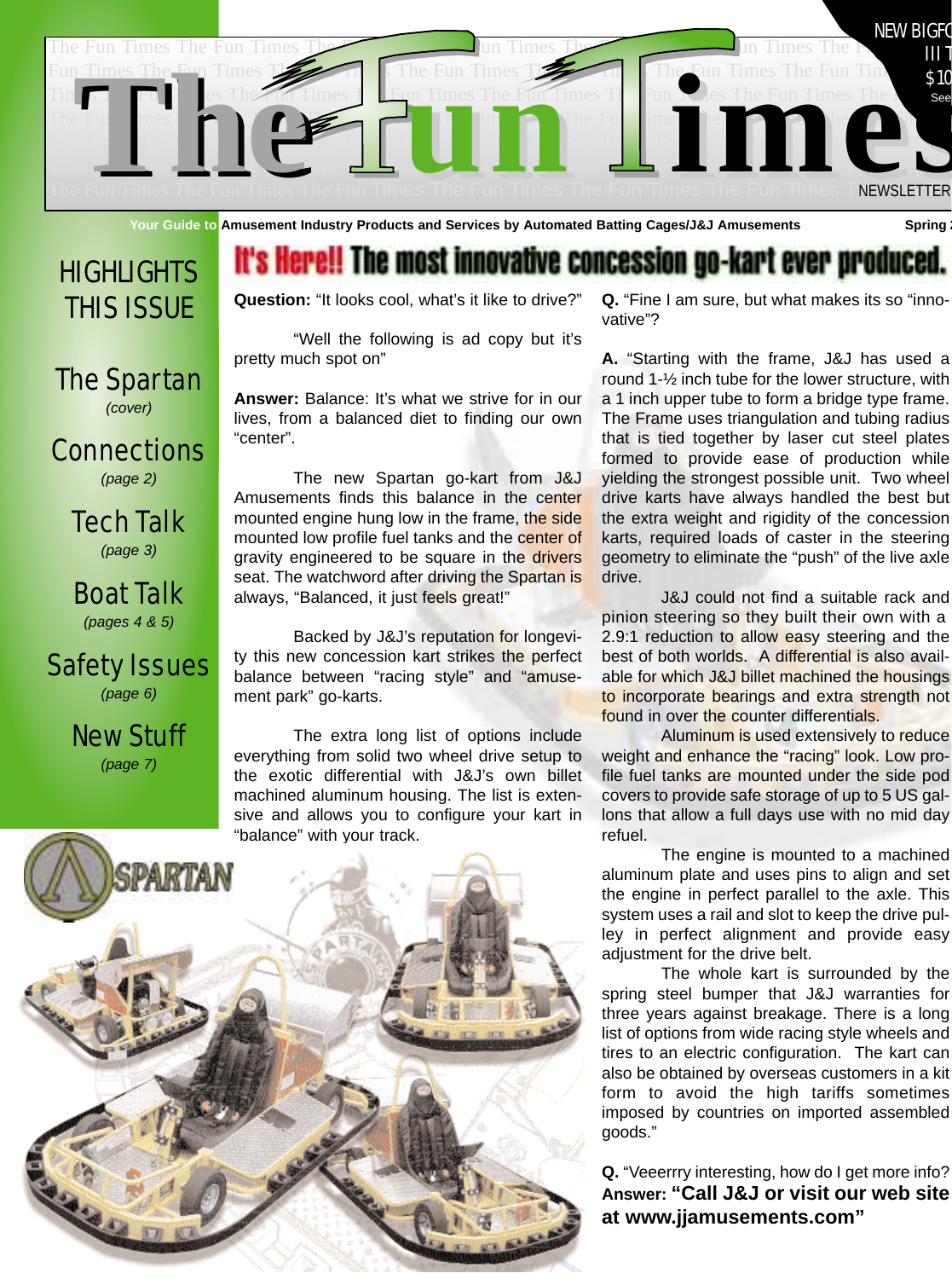

*Since 1990*

#### HOW TO CONTACT THE FUNTIMES

#### **Editorial Offices**

8811 Huff Ave NE. Salem, OR 97303

#### **Letters to the Editor**

The Funtimes welcomes all readers written comments, questions, and suggestions regarding any aspect of the Newsletter. We reserve the right to edit your letter and all letters must include your name, address and daytime telephone number. Direct all correspondence (by mail or electronically) to Letters to the Editor.

### **Automated Batting Cages**

**Phone** (503)390-5714 (800)578-2243 **Fax** (503)390-4974 **E-Mail** info@battingcages.com **InterNET** http://www.battingcages.com

### **J&J Amusements, Inc**

**Phone** (503)304-8899 (800)854-3140 **Phone Extensions** Parts Department: ext 1 Sales Department: ext 2 Service Department: ext 3 **Fax** (503)304-1899 **Email** info@jjamusments.com **InterNET** http://www.jjamusements.com

> **Editor-in-Chief** Dick Hall

**Layout Design & Graphics** Eric Hahl

#### **Contributing Editors**

Leon Wilbanks, Doug Spray, Jim Peper, Dan Hansen, Marvin Foster, Kevin Bell, Darrin Lenz

### SEND US YOUR E-MAIL ADDRESS

ABC and J&J are campaigning to get email addresses. We would like to periodically e-mail updates, new products or sale information to you.

As the electronic world is growing, so are we. Please give us your e-mail address the next time you call for parts or service. We appreciate it!

**Also, check out ABC's NEW @Bat Website! We are constantly striving to keep the site up-to-date and informative.**

onnections

| <b>North</b>      | <b>HELL</b><br>m<br><b>HARRY COM</b>  | came and the                |
|-------------------|---------------------------------------|-----------------------------|
|                   |                                       |                             |
|                   | <b>Service</b>                        |                             |
|                   |                                       | ۰<br><b>CONTRACTOR</b><br>m |
| <b>CREATE CAR</b> | m<br>2.<br><b>Toronto</b>             |                             |
|                   | ÷<br><b>CONTRACTOR</b><br><br>v.<br>w | m<br>×<br>Text.             |
|                   | ---                                   |                             |
|                   | arrest of                             | <b><i>ERIC TOALS</i></b>    |
|                   | m<br>٠<br>т<br><b>STORY</b>           |                             |
|                   | - and it<br>an a                      | and a                       |
|                   | ٠                                     | <b>STERNE</b>               |
|                   | THE<br><b>COLOR</b>                   | m                           |

Visit J&J's Website to download current and up-to-date parts and service guides along with Safety Bulletins. ABC's website will have this same feature available shortly.

Since our last **"Connections"** column there have been numerous additions to the ABC and J&J family. Our gratitude is extended to these and others who have given their trust in our companies. **A special thanks to all of you!**

**Wilson Creek Skate Place** McKinny, TX **C.J. Barrymore's** Clinton Township, MI **Caseland Fun Center** Clovis, NM **Kart Ranch** Lafayette, LA **Shawano Sports Park** Shawano, WI **Lynnhaven Golf Park** Virginia Beach, VA **Guido Pascarelli** Caracas, Venezuela **Brook Hills Park** Wellsburg, WV **Frankie's Fun Park** Columbia, SC **Pro Play Zone** Pearland, TX **Cleats Batting Cages** Vancouver, WA **Paulding Family Driving Range** Hiram, GA **Helman Driving Range** Menomonee Falls, WI **Putt Putt Golf & Games** Lynchburg, VA **202 Driving Range** Orange, MA

**Sun Mountain Fun Center** Bend, OR **San Gabriel Batting Cages** Georgetown, TX **National Golfworx** Pompton Plains, NJ **Outrageous Waters** Clearlake, CA **Hoffman Family Golf** Tyngsboro, MA **The Golf Dome** Chagrin Falls, OH **Chelan City Parks** Chelan, WA **Cal Expo** Sacramento, CA **NTUC Singapore Camp Humphreys** Pyongteck, Korea **Fairway Golf** Piscataway, NJ **Palace Entertainment** 7 Locations in Florida and California **Lagoon Amusement Park** Farmington, UT **Richmond Karting** Richmond, BC, Canada **Moon Lazer City** Moon Township, PA **Fun Spot** Orlando, FL

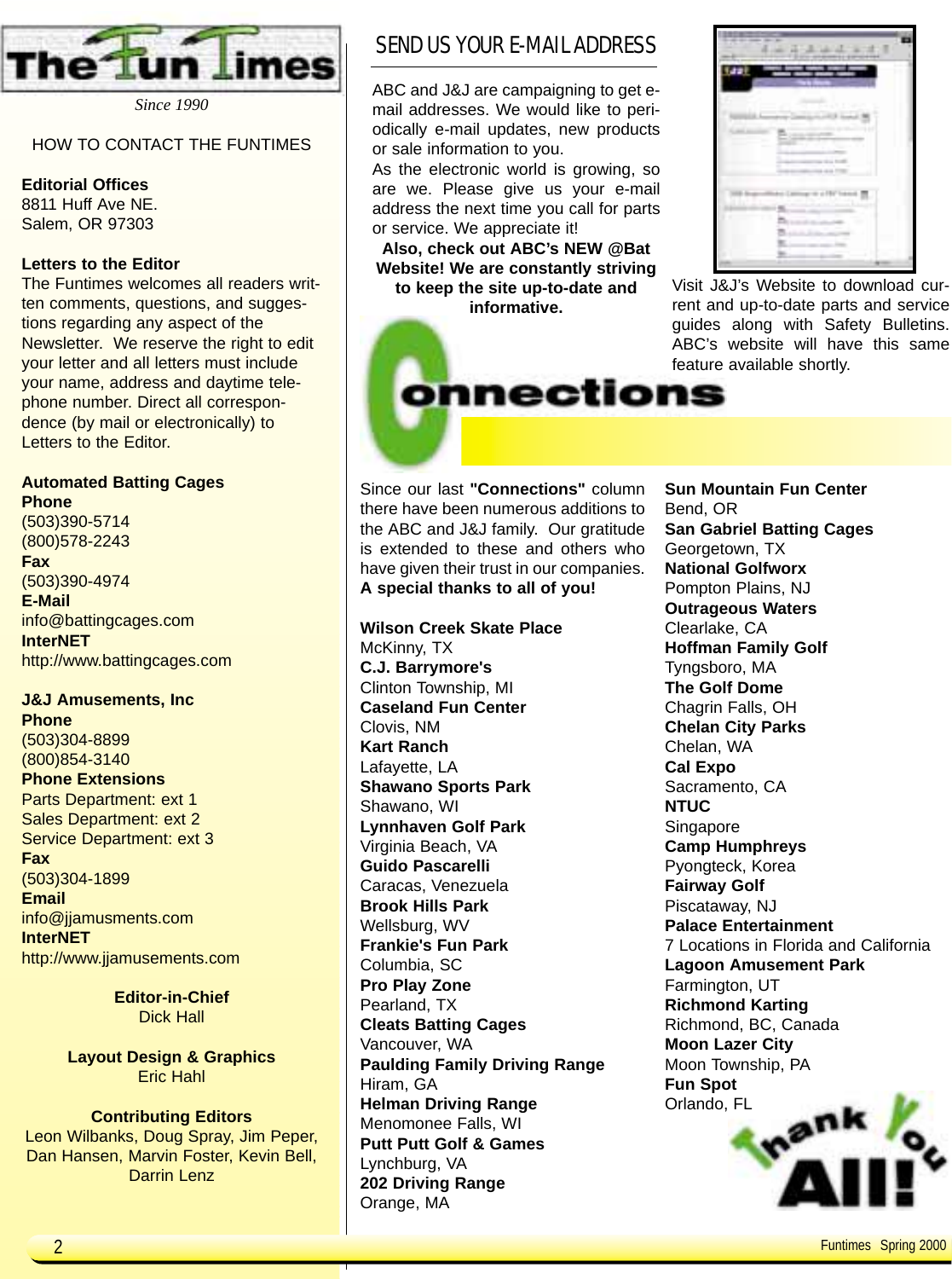



#### line on your net The

*by Doug Spray*

As most of you "seasoned" cage owners already know, batting cage netting maintenance is very important. Poorly maintained netting will not only severely impact the appearance of your cage, but can also expose you to considerable liability through injuries or damage.

A properly fitted net will keep that "new cage" look to your facility. A phenomena that exists at every batting cage is, if there is a hole anywhere in the net, a ball will find it sooner rather than later! Hit balls flying through holes or gaps do not agree well with windows, autos or people.

When maintained on a regular basis, the amount of time spent is minimal. Take the time to repair holes that develop. Cut away those ugly frayed ends and sew new filler pieces into place. Any loose end needs to be burnt or taped to prevent new fraying.

New nets will grow baggy and sag due to knots tightening and the fabric itself stretching. Gather up the excess and either cut off or bundle and then retie to the pipes. As your netting ages you may need replacement in varying degrees. You can replace divider nets between stalls, over the hitter, backstop nets, machine protector net and either partial sections or complete perimeter and canopy netting. Always use quality net of the same mesh and twine size that has been treated with a UV inhibitor when performing repairs.

Netting of any size or quantity can be obtained directly from our net manufacturer, Fisher Nets. They can be reached at 1-941-746-0535. Tom and Kelly at Fisher Nets welcome any inquiries and will be happy to provide quotes for all your netting needs.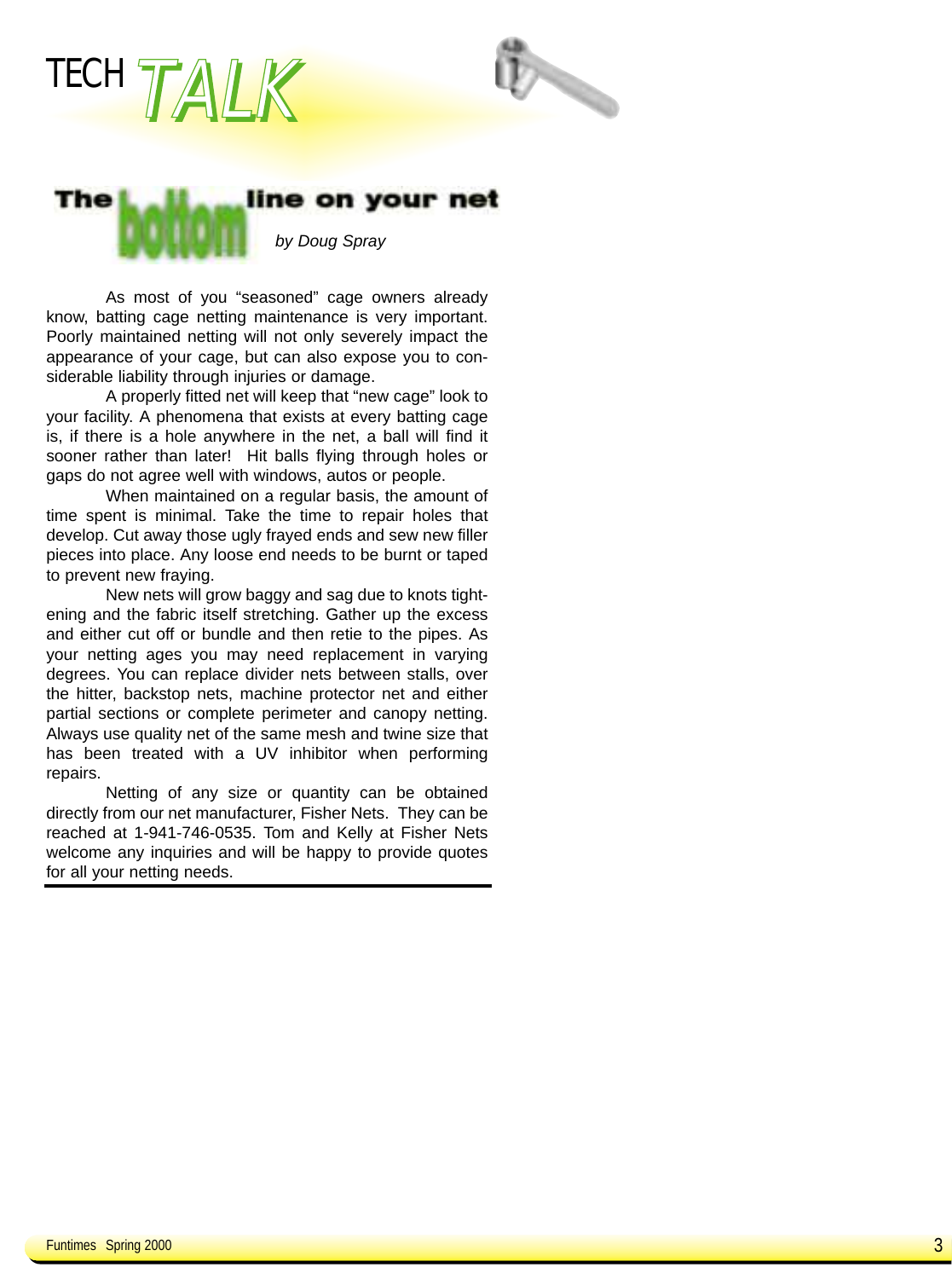## **Reincarnation of the Bumper Boat**

Bumper Boats have always been an enigma to the

family fun center. On the one hand, they have provided good income and a reasonably inexpensive added attraction. At the same time, they brought a host of mechanical issues to a facility that, in some cases, was not equipped or used to dealing with gasoline, waste oil, broken starting ropes and burned up motors, etc. Bumper Boats became the Vegas slots of the fun center, paying off just enough to keep you encouraged. Several sites had dealt with the oil grunge in the water, cleaning ponds, boats and filtration systems plus the enzymes and chemicals used in copious quantities in a losing battle to stem the tide of crud and had given up the fight. Ponds were dormant and plans were made to bring in the bulldozer.

An alternative arose like a Phoenix out of this situation to save the day. The Electric Bumper Boat had been available for some years but poor performance and other problems brought limited success. In 1995 J&J Amusements began an earnest effort to bring the Electric Bumper Boat to a viable amusement ride and in so doing eliminate the aforementioned problems. Over the past four years J&J has accomplished these tasks and in the process created a new attraction – The "Blaster Boat".



*Patrons have a blast with the NEW J&J Blaster Boat!*

# Pro's & Con's: Gas vs. Electric

Gas powered boats are by far the most prevalent because they were the first and small trolling motors adapt easily to the application. Gas boats are easy to deal with in terms of service and warranty worldwide. Gas powered boats perform well with a good power to weight ratio. The cons on gas powered boats: Handling of gasoline and oil, maintenance of motors such as frequent oil changes, pull starter ropes – sometimes difficult to start, spark plugs, choke levers, throttle cables and/or levers, water quality problems (in some cases having to change the water and

treat it as "hazardous waste"), etc.

Electric powered boats are heavy (due to 240 lbs. of batteries) and do not have the "off the line" acceleration causing a noticeable difference in starting from a

complete stop. Once underway, the difference is minimal. The list of cons includes dealing with batteries, charger and wiring connections. On the pro side: no oil mess in the pond water, less filtration and chemicals, no gas and oil to deal with, no starter ropes, spark plugs, etc. Overall operational costs are less but initial cost is higher by about \$800 per boat. It should be noted that some owners report a reduction of \$600.00 per month in pond chemical costs alone which can offset the increase initial expense.

The three most frequently asked questions:

**Q.** Will the battery charge last all day?

**A.** Yes, not one electric bumper boat operator has experienced any problem with batteries losing power early.

**Q.** Your competition says Electric Bumper Boats are slow and no one will ride them, what about it?

**A.** The best response to this is to talk to people who have already been there.

Ken Smith at Putt Putt Golf & Games a.k.a. The Race Track in Arlington, Texas was calling in the bulldozer but decided to give electrics a try now the pond is doing more \$\$ by far than ever.

Mike Mogerman at the huge Race-O-Rama park in Dania, Florida did the ultimate in the summer of 1999. He built a double pond with 12 new four horsepower gasoline powered boats and 12 new Blaster Boats, by January of 2000 he wants to sell the gas boats and add more electrics. (Call 954-921-1420.)

**Q.** What about electricity costs for the chargers?

**A.** By converting a nine-hour charge cycle to kilowatt-hours of electricity used works out to 7.95kwhr per boat at rates in our area this yields a cost per boat per day of 0.40. Compare that to two gallons of gasoline (for same time of use) at currently \$2.90 for a gas-powered boat

(If you need more examples contact J&J for customers that have had both gas and electric powered boats.)

The water blaster on the Electric Bumper Boat started out as an option but is now standard. The whole ride is now about maneuvering for position and using the squirter, bumping is almost a non-factor. Any successful amusement ride is about customers having fun, and customers love Blaster Boats.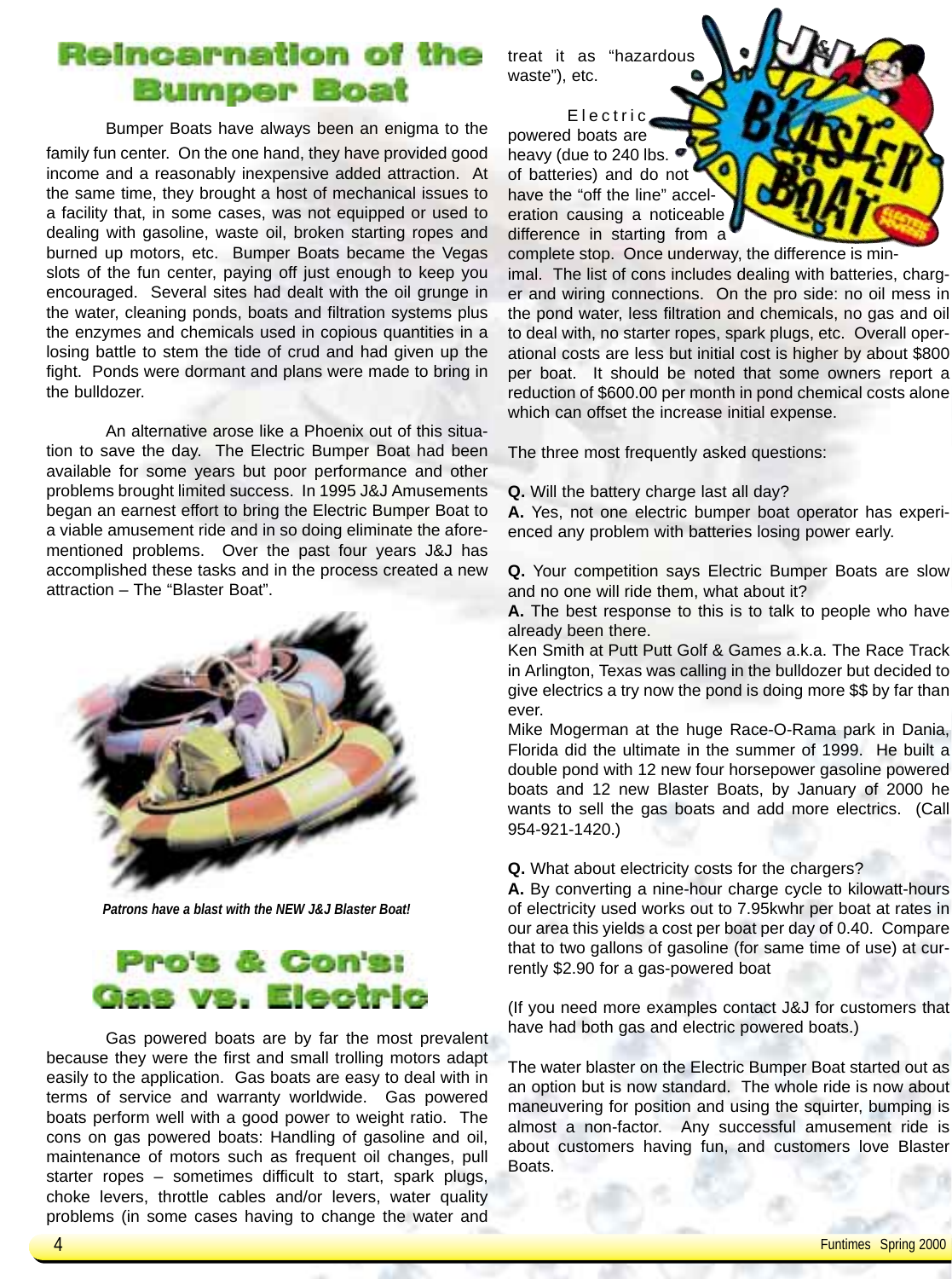

**J&J has completed its telephone interview with some "Blaster Boat" customers that have previously owned gas powered boats. Here are the results!**

Here are the questions and the average answers we received:

**Question**: On a scale of 1 - 10, with 10 being the highest, how would you rate your experience with Electric bumper boats?

**Answer:** 8

**Question:** If you were building a new facility would you purchase Gas or Electric bumper boats? **Answer:** Electric

**Question:** How would you rate your maintenance costs for Electric bumper boats (including boats and pond, pond chemicals, motor maintenance, chargers, etc.)?

Much higher than Gas bumper boats Somewhat higher than Gas bumper boats About the same as Gas bumper boats Somewhat lower than Gas bumper boats Much lower than Gas bumper boats **Answer:** Much lower than Gas bumper boats

**Question:** What would you estimate the overall percentage to be higher or lower? **Answer:** Lower by 50%

**Question:** Have you noticed an increase in your power utility bill since you started using Electric bumper boats? If so, how much? **Answer:** No

**Question:** Has your ridership gone up or down since installing Electric bumper boats? Approximately how much?

**Answer:** Up, Average increase in ridership by 10%

**Question:** Has the performance (speed) of the Electric bumper boat been a deterrent to ridership? **Answer:** Not really, the water squirters seem to eliminate any problems with speed.

**Question:** Do your Electric bumper boats have squirters? **Answer:** Yes

**Question:** If so, how much does this contribute to or detract from ridership? **Answer:** The squirters contribute a lot.

**Question:** Have you experienced a problem with batteries not lasting the hours you are open without recharging? **Answer:** No

**Question:** Have you experienced any problems or failures with the batteries? If so, how many?

**Answer:** No

**Question:** How long have you had the units in service? **Answer:** On average, 9 months

**Question:** How would you sum up your comparison of Gas vs. Electric bumper boats?

**Answer:**

*"I definitely prefer the electric boats because, #1 they cost less, #2 they are quiet, gas boats are very noisy, and we don't have the problem with shutting down to refuel because the charge lasts all day."*

*"The Electric boats are much better, gas boats really aren't a comparison at all."*

*"I would like to get more Electric boats but first I have to sell 15 Gas boats."*

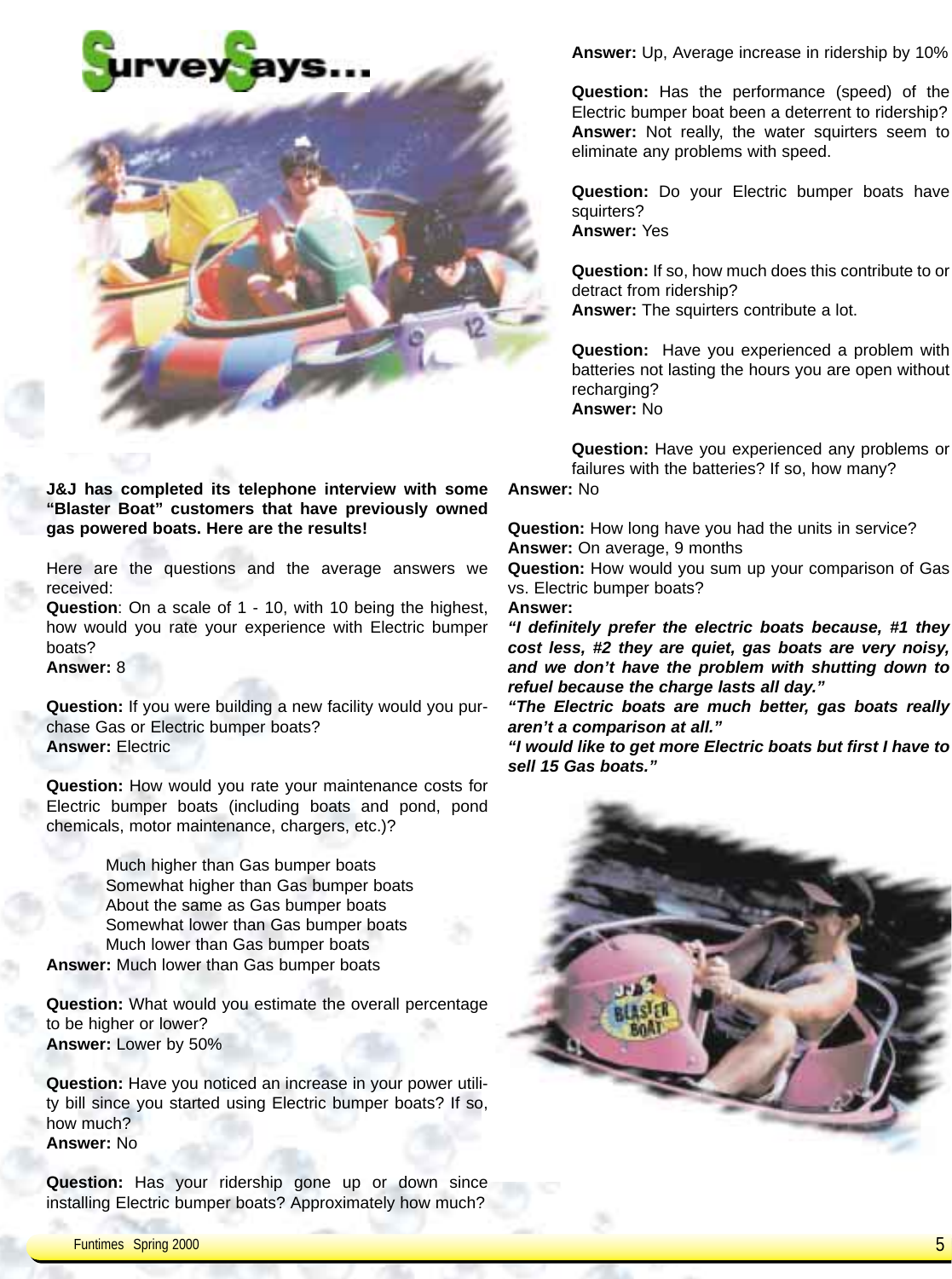

### ASTM Go-Kart Standards Passed

"On January 30, 2000, Par Hoffman, the Assistant Chairman of the ASTM F 25.60 Subcommittee for Special Attractions (in the absence of Subcommittee Chairwoman June Harding) announced to the ASTM F 24 Main Committee, "We have resolved the last of the outstanding negative votes, and it appears that we have a new standard for The Standards Practice for the Design and Manufacture, Construction, and Operations of Concession Go-Karts and Track Facilities." That simple statement, which was met with standing applause and jubilation from the assembled members of the ASTM F 24 Committee, belied the fact that getting to this point was not as simple as it may appear."

This excerpt from the IRGA (International Recreational Go-Kart Association) Newsletter The "Right Track" was the culmination of a torturous journey by Steve Hix (the executive director of the IRGA) that spanned a period of eight years, countless meetings and innumerable headaches. The significance of this cannot be over stated. Steve's article goes on to read:

"The results of this labor, ASTM F 24 Designation F 2007-00 titled Standard Practice For The Design, Manufacture, and Operation of Concession Go-Karts and Facilities will probably have a significant and almost immediate impact upon litigation, the laws, and legislative actions regarding concession go-karts tracks, throughout the United States, North American, and quite possibly the international market place. This article offers a brief histrionic view of why and how these new concession go-karts standards were developed and came into existence, and the potential for future changes."

As a manufacture we are in contact with all of the various states, and countries, which have amusement ride inspection. Every year the states develop their own renditions of go-kart standards and it is getting quickly out of hand as each one goes it's own way. To have The ASTM Standard is a huge benefit to everyone from the manufacture to the park patron. Steve concludes his in depth article with:

" The members of ASTM F24 were anxious to provide the amusement industry and state regulators with a national standard for concession go-karts that is workable for go-kart manufactures, track builders, and operators. ASTM will revise and refine the standard, like all other standards, as feedback is received from the public. The standard can be purchased from ASTM after it is published in April by calling (610) 832-9555 or through the ASTM web site at http://www.astm.org."

If you are not a member of the IRGA please do yourself a favor and join, it will be the best money you ever spent.

**"International Recreational Go-Kart Association 435 Corona Avenue San Antonio, Texas 78209 Phone- (210) 824-1923** 

### SAFETY IN THE BATTING CAGES

ABC continues to vigorously promote and stress safety issues for batting cage operations. Every issue of the FUN-TIMES has a section devoted to Safety in the Batting Cages. We hope that all of our owners are reading and implementing these safety tips and operational safety standards. Safety continues to be of utmost importance to ABC.

The most recent update for our Operating Standards will include the requirement that an adult must accompany all batting cage players under the age of 12. This requirement is included on our new "WARNING-For Your Safety-Please Read Before Batting…" sign. If your old sign does not have this new

> add picture of sign.. complete article..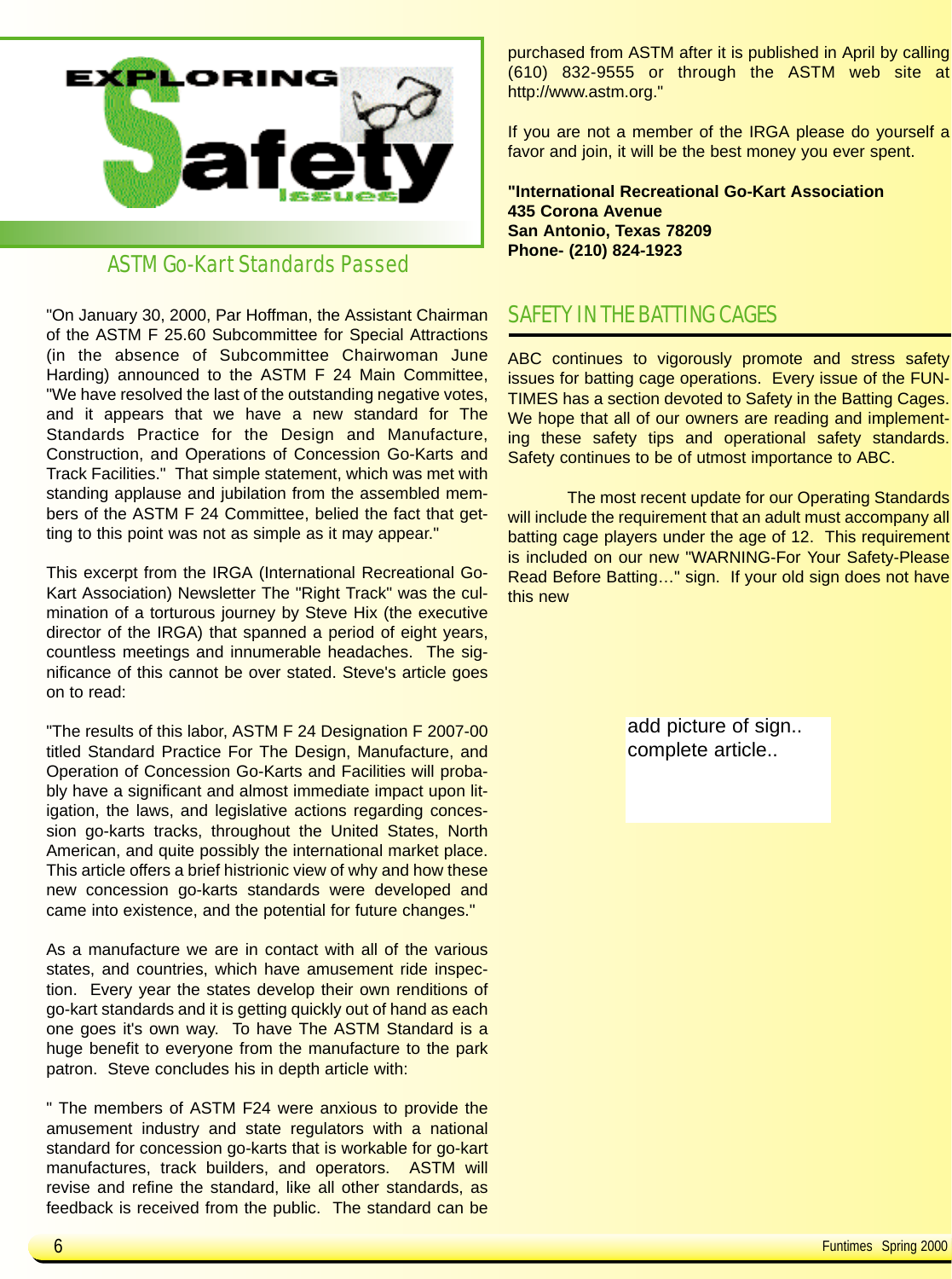



How many times have you taken the time, effort and expense to recondition your coin boxes only to find them immediately scraped or damaged? And how about bats being returned with dents? Or coin mechanism, coin micro switch, and wiring problems caused by the continual jolts that the box receives?

All this can result from customers striking the coin boxes with bats. Virtually every range has coin boxes that are being bashed and smashed by those "big swingers".

Now available from ABC are new *Coin Box Protectors*. These will retrofit onto any cage regardless of the size or age. Fabricated from heavy steel tubing with a powder coat finish, and then sleeved with a tough polyurethane cover makes the new protector able to withstand the daily beatings . Price for the complete

assembly is **\$80.00 Call ABC today for immediate delivery.**

# Honda Go-Kart Engine Sale!!!!!!

**Part# 10971X** Engine, GX270 9HP (W/Light-Coil, W/Clutch, Silent Pkg, W/O Tank) Reg. \$790.00 Sale Price \$599.00

**Part# 10981X** Engine, GX200 6.5HP (W/Lite-Coil, W/Clutch, Silent Pkg, W/O Tank) Reg. \$557.00 Sale Price \$485.00

Call Parts Today....1-800-854-3140 then dial 1 for the Parts Department.



Honda **BF2D** "Year 2000

EPA 2006 Certified Replaces BF2A. It comes as no surprise to us that 4 stroke technology is now recognized as the Best way to reduce outboard exhaust emissions. J&J and Honda Marine, are very proud of the fact that the BF2D outboard motor not only meets all the standards set by the Environmental Protection Agency (EPA) for the year 2006, but that it is significantly less polluting than the standard allows.



#### **FEATURES**

Proven Honda Reliable, Simplified Maintenance, High Fuel Economy 57 cc Motor Rated At 2 hp (Measured At

Prop) at 5500 rpm. Innovated Engineering, 1 Year Honda Factory Warranty.

Only 4-Stroke Designed for Water/Marine Use In Its Class. Lighter Than Even Most 2-Strokes (44 lbs J&J Equipped). Only Outboard Motor Offered With A Centrifugal Clutch. The Centrifugal Clutch allows the boat to idle (prop does not spin) when docked. This will allow safer customer loading and unloading.

Twist Grip Throttle, Integral Fuel Tank, Forced Air Cooled Engine Eliminates Water Pump Problems & Servicing. Transistorized Ignition For Reliable, Easy Starting.

Large Front-Mounted Carrying Handle. Standard Sacrificial Anode.

**Complete Honda BF2DX** (Assembled): **Part # 2-00-0001**(Ready to set in boat)